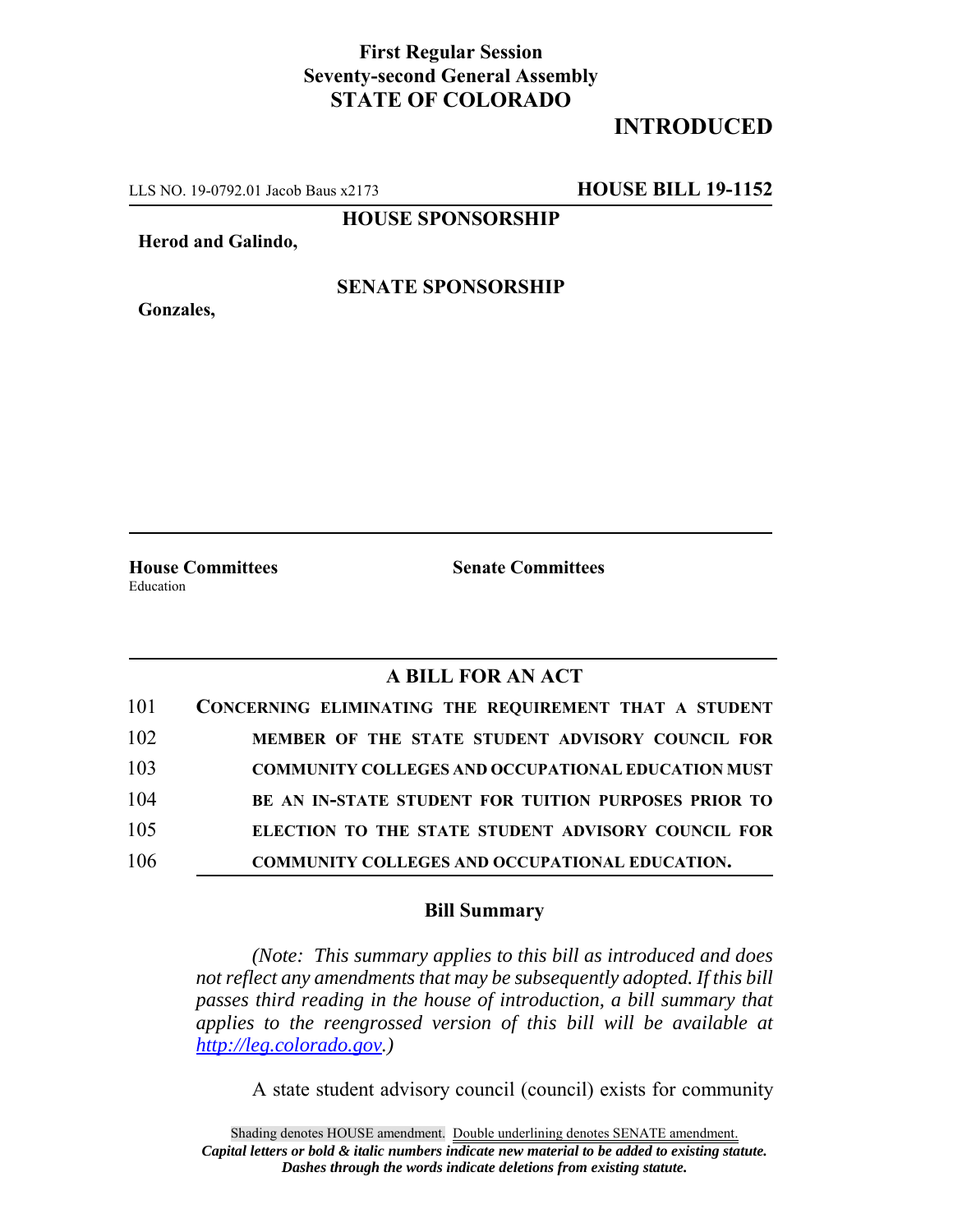colleges and occupational education.

The bill eliminates the requirement that a student member of the council must be classified as an in-state student for tuition purposes prior to the election to the council.

*Be it enacted by the General Assembly of the State of Colorado:*

 **SECTION 1.** In Colorado Revised Statutes, 23-60-104, **amend**  $3 \qquad (2)(b)$  as follows:

 **23-60-104. State board for community colleges and occupational education - student advisory council - state advisory council.** (2) (b) Of the members first appointed to the board, two members representing a congressional district shall be appointed for a term expiring July 1, 1987; one member representing a congressional district and one at-large member shall be appointed for a term expiring July 1, 1988; one member representing a congressional district and one at-large member shall be appointed for a term expiring July 1, 1989; and two members representing a congressional district and one at-large member shall be appointed for a term expiring July 1, 1990. Thereafter, 14 all members shall be appointed for terms of four years each; except that a member of the board who is appointed by the governor shall continue to serve until a successor is appointed and confirmed by the senate. Notwithstanding any other provision of this section, the term of each member serving on the board of trustees as of May 26, 2006, shall be extended to expire on December 31 of the calendar year in which the member's appointed term would otherwise expire. Members appointed on or after January 1, 2007, shall serve terms of up to four years, expiring on December 31 of the third calendar year following the calendar year in which the member is appointed. For terms ending on or after December